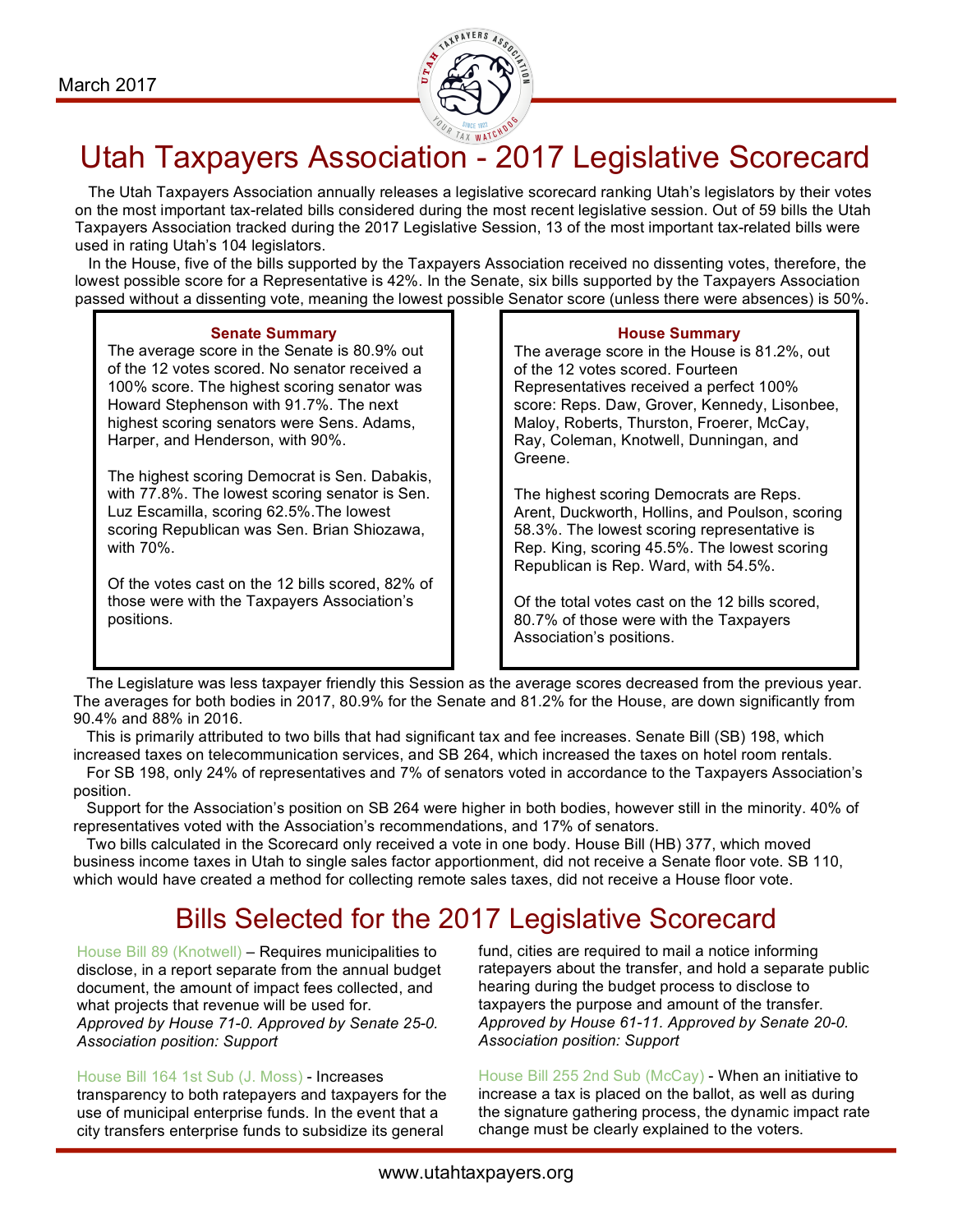|                             | District        | Party                      | <b>HB89</b>           | <b>1B1641S</b>         | HB2552S               | HB324 1S                        | 25<br>HB377               | $\frac{2}{3}$<br>SB94 | 2S<br>SB 132            | SB1502S               | 35<br>SB197 | SB1983S           | SS<br>SB229    | 25<br>SB264               | Final Score Ranking   Average |                              | Lifetime        | Lifetime<br>Ranking  |
|-----------------------------|-----------------|----------------------------|-----------------------|------------------------|-----------------------|---------------------------------|---------------------------|-----------------------|-------------------------|-----------------------|-------------|-------------------|----------------|---------------------------|-------------------------------|------------------------------|-----------------|----------------------|
| <b>Recommended Position</b> |                 |                            | Y                     | Υ                      | Y                     | Y                               | Υ                         | Υ                     | Υ                       | Y                     | Υ           | Ν                 | Υ              | N                         |                               |                              |                 |                      |
| Daw, B                      | 60              | R                          | Y                     | Ÿ                      | Y                     | Y                               | Ÿ                         | Y                     | Υ                       | Y                     | Ÿ           | N                 | Y              | $\mathsf{N}$              | 100.0%                        | $\mathbf{1}$                 | 90.4%           | 17                   |
| Grover, K                   | 61              | R                          | Y                     | Ÿ<br>Ÿ                 | Ÿ<br>Ÿ                | Ÿ<br>Ÿ                          | Υ<br>Y                    | Ÿ<br>Ÿ                | Υ                       | Ÿ<br>Ÿ                | Ÿ<br>Ÿ      | N                 | Υ<br>Ÿ         | N                         | 100.0%                        | $\mathbf{1}$                 | 92.3%           | 11                   |
| Kennedy, M                  | 27<br>14        | R<br>R                     | Ÿ<br>Y                | Y                      | Y                     | Y                               | Y                         | Ÿ                     | Y<br>Y                  | Y                     | Y           | N<br>N            | Y              | $\mathsf{N}$<br>${\sf N}$ | 100.0%<br>100.0%              | $\mathbf{1}$                 | 93.5%<br>100.0% | 9<br>$\mathbf{1}$    |
| Lisonbee, K<br>Maloy, C     | 6               | R                          | Υ                     | Y                      | Y                     | Ÿ                               | Y                         | Ÿ                     | Υ                       | Υ                     | Υ           | N                 | Υ              | N                         | 100.0%                        | $\mathbf{1}$<br>$\mathbf{1}$ | 100.0%          | $\mathbf 1$          |
| Roberts, M                  | 67              | R                          | Ÿ                     | Ÿ                      | Y                     | Ÿ                               | Y                         | Ÿ                     | Υ                       | Ÿ                     | Ÿ           | N                 | Ÿ              | N                         | 100.0%                        | $\mathbf{1}$                 | 96.8%           | 6                    |
| Thurston, N                 | 64              | R                          | Y                     | Ÿ                      | Y                     | Y                               | Y                         | Ÿ                     | Y                       | Y                     | Ÿ           | N                 | Y              | $\mathsf{N}$              | 100.0%                        | $\mathbf{1}$                 | 98.0%           | 3                    |
| Froerer, G                  | 8               | ${\sf R}$                  | Y                     | Ÿ                      | Y                     | Y                               | Y                         | Y                     | Α                       | Y                     | Y           | N                 | Y              | N                         | 100.0%                        | 8                            | 81.5%           | 38                   |
| McCay, D                    | 41              | R                          | Υ                     | Ÿ                      | Ÿ                     | Υ                               | Υ                         | Ÿ                     | Υ                       | Υ                     | Α           | N                 | Υ              | ${\sf N}$                 | 100.0%                        | 8                            | 96.8%           | 5                    |
| Ray, P                      | 13              | R                          | Ÿ                     | А                      | Y                     | Ÿ                               | Ÿ                         | Ÿ                     | Ÿ                       | Ÿ                     | Ÿ           | N                 | Ÿ              | $\mathsf{N}$              | 100.0%                        | 8                            | 77.8%           | 50                   |
| Coleman, K                  | 42              | $\mathsf R$                | Y                     | Ÿ                      | А                     | Y                               | Y                         | Y                     | Y                       | Y                     | Ÿ           | А                 | Y              | $\mathsf{N}$              | 100.0%                        | 11                           | 89.5%           | 18                   |
| Knotwell, J<br>Dunnigan, J  | 52<br>39        | R<br>${\sf R}$             | Y<br>Y                | Ÿ<br>Y                 | Y<br>Ň                | Α                               | Y<br>Α                    | А                     | Y<br>Ÿ                  | Y<br>Y                | Υ<br>Y      | N<br>N            | Y<br>Y         | ${\sf N}$<br>Α            | 100.0%<br>100.0%              | 11<br>13                     | 93.6%<br>81.0%  | 8<br>40              |
| Greene, B                   | 57              | R                          | А                     | Y                      | Ÿ                     | A                               | Ÿ                         | Α<br>A                | Y                       | Y                     | Y           | N                 | Y              | $\mathsf{N}$              | 100.0%                        | 13                           | 93.3%           | 10                   |
| Christofferson, K           | 56              | R                          | Y                     | Y                      | Y                     | Y                               | Y                         | Y                     | Y                       | Y                     | Y           | Y                 | Y              | $\mathsf{N}$              | 91.7%                         | 15                           | 84.1%           | 26                   |
| Eliason, S                  | 45              | R                          | Υ                     | Y                      | Y                     | Ÿ                               | Y                         | Ÿ                     | Υ                       | Υ                     | Υ           | Y                 | Y              | ${\sf N}$                 | 91.7%                         | 15                           | 83.2%           | 35                   |
| Fawson, J                   | $\overline{7}$  | R                          | Ÿ                     | Ÿ                      | Ÿ                     | Ÿ                               | Ÿ                         | Ÿ                     | Ÿ                       | Ÿ                     | Ÿ           | Y                 | Ÿ              | N                         | 91.7%                         | 15                           | 97.2%           | $\overline{4}$       |
| Gardiner, A                 | 43              | R                          | Y                     | Ÿ                      | Y                     | Y                               | Y                         | Ÿ                     | Y                       | Y                     | Y           | Y                 | Y              | ${\sf N}$                 | 91.7%                         | 15                           | 91.7%           | 13                   |
| Handy, S                    | 16              | ${\sf R}$                  | Υ                     | Ÿ                      | Y                     | Ÿ                               | Y                         | Y                     | Ÿ                       | Ÿ                     | Ÿ           | Y                 | Ÿ              | $\mathsf{N}$              | 91.7%                         | 15                           | 77.2%           | 53                   |
| McKell, M                   | 66              | $\mathsf{R}$               | Υ                     | Y                      | Υ                     | Υ                               | Υ                         | Υ                     | Υ                       | Υ                     | Υ           | Y                 | Υ              | ${\sf N}$                 | 91.7%                         | 15                           | 82.9%           | 36                   |
| Moss, J                     | $\mathbf 2$     | R                          | Ÿ                     | Ÿ                      | Ÿ                     | Y                               | Y                         | Ÿ<br>Ÿ                | Y                       | Ÿ                     | Ÿ           | Y                 | Ÿ              | ${\sf N}$                 | 91.7%                         | 15                           | 91.7%           | 13                   |
| Peterson, V<br>Pitcher, D   | 59<br>10        | R<br>R                     | Y<br>Y                | Y<br>Y                 | Y<br>Y                | Y<br>Y                          | Y<br>Y                    | Y                     | Y<br>Υ                  | Y<br>Y                | Y<br>Y      | $\mathsf{N}$<br>Y | Y<br>Y         | Y<br>${\sf N}$            | 91.7%<br>91.7%                | 15<br>15                     | 92.2%<br>77.1%  | 12<br>54             |
| Pulsipher, S                | 50              | $\mathsf R$                | Ÿ                     | Ÿ                      | Ÿ                     | Y                               | Ÿ                         | Ÿ                     | Y                       | Y                     | Ÿ           | Y                 | Ÿ              | N                         | 91.7%                         | 15                           | 91.7%           | 13                   |
| Quinn, T                    | 54              | R                          | Y                     | Ÿ                      | Ÿ                     | Y                               | Y                         | Ÿ                     | Y                       | Y                     | Ÿ           | Y                 | Y              | $\mathsf{N}$              | 91.7%                         | 15                           | 91.7%           | 13                   |
| Webb, C                     | 5               | ${\sf R}$                  | Y                     | Ÿ                      | Y                     | Y                               | Υ                         | Ÿ                     | Y                       | Y                     | Y           | Y                 | Υ              | ${\sf N}$                 | 91.7%                         | 15                           | 80.4%           | 43                   |
| Hawkes, T                   | 18              | R                          | Y                     | Ÿ                      | Y                     |                                 | Ÿ                         | Ÿ                     | Ÿ                       | Υ                     | Ÿ           | Y                 | Υ              | А                         | 90.9%                         | 27                           | 88.9%           | 19                   |
| Ivory, K                    | 47              | R                          | Ÿ                     | $\mathbf N$            | Ÿ                     | Α                               | Y                         | Ÿ                     | Ÿ                       | Ÿ                     | Ÿ           | N                 | Ÿ              | $\mathsf{N}$              | 90.9%                         | 27                           | 83.9%           | 28                   |
| Sagers, D                   | 21              | R                          | Y                     | Ÿ                      | Y                     | Y                               | Y                         | Ÿ                     | Y                       | Α                     | Y           | Y                 | Y              | ${\sf N}$                 | 90.9%                         | 27                           | 75.5%           | 57                   |
| Sandall, S                  | $\mathbf 1$     | R                          | Υ                     | Ÿ                      | Y                     | Y                               | Υ                         | Υ                     | Α                       | Y                     | Ÿ           | Y                 | Ÿ              | N                         | 90.9%                         | 27                           | 83.9%           | 27                   |
| Gibson, F                   | 65              | R                          | Υ<br>Y                | Y                      | Α<br>Ÿ                | Υ<br>Y                          | Α                         | А<br>Ÿ                | Υ                       | Ÿ                     | Υ<br>Y      | Α                 | Α<br>Ÿ         | Υ<br>Y                    | 85.7%                         | 31                           | 78.7%           | 48                   |
| Hughes, G<br>Albrecht, C    | 51<br>70        | R<br>${\sf R}$             | Y                     | Α<br>Ÿ                 | Y                     | Y                               | A<br>Y                    | Y                     | Α<br>Y                  | Α<br>Ÿ                | Y           | A<br>Y            | Y              | Y                         | 85.7%<br>83.3%                | 31<br>33                     | 85.1%<br>83.3%  | 24<br>29             |
| Barlow, S                   | 17              | R                          | Y                     | Y                      | Y                     | Y                               | Υ                         | Υ                     | Y                       | Υ                     | Υ           | Y                 | Y              | Y                         | 83.3%                         | 33                           | 80.4%           | 45                   |
| Brooks, W                   | 75              | R                          | Ÿ                     | Ÿ                      | Ÿ                     | Ÿ                               | Ÿ                         | Ÿ                     | Ÿ                       | Ÿ                     | Ÿ           | Y                 | Y              | Y                         | 83.3%                         | 33                           | 83.3%           | 29                   |
| Hall, C                     | 33              | R                          | Y                     | Ÿ                      | N                     | Y                               | N                         | Ÿ                     | Y                       | Y                     | Ÿ           | N                 | Y              | ${\sf N}$                 | 83.3%                         | 33                           | 81.4%           | 39                   |
| Miles, K                    | 11              | R                          | Y                     | Ÿ                      | Y                     | Y                               | Υ                         | Ÿ                     | Y                       | Ÿ                     | Υ           | Y                 | Υ              | Y                         | 83.3%                         | 33                           | 83.3%           | 29                   |
| Perry, L                    | 29              | ${\sf R}$                  | Υ                     | Ÿ                      | Y                     | Y                               | Υ                         | Y                     | Ÿ                       | Y                     | Y           | Y                 | Υ              | Y                         | 83.3%                         | 33                           | 71.4%           | 59                   |
| Potter, V                   | 3               | R                          | Ÿ                     | Ÿ                      | Ÿ                     | Ÿ                               | Y                         | Ÿ                     | Y                       | Ÿ                     | Ÿ           | Y                 | Y              | Y                         | 83.3%                         | 33                           | 83.3%           | 29                   |
| Snow, L                     | 74              | R                          | Y                     | Y                      | Y                     | Y                               | Y                         | Ÿ                     | Y                       | Y                     | Y           | Y                 | Y              | Y                         | 83.3%                         | 33                           | 74.5%           | 58                   |
| Spendlove, R                | 49              | $\mathsf R$                | Υ                     | Y                      | Y                     | Ÿ                               | Y                         | Ÿ<br>Ÿ                | Υ                       | Y                     | Υ           | Y                 | Y<br>Y         | Y                         | 83.3%                         | 33                           | 83.3%           | 34                   |
| Stanard, J<br>Stratton, K   | 62<br>48        | R<br>R                     | Y<br>Y                | Ÿ<br>Y                 | Y<br>Y                | Ÿ<br>Y                          | Ÿ<br>Y                    | Ÿ                     | Ÿ<br>Y                  | Ÿ<br>Y                | Y<br>Y      | Y<br>${\sf N}$    | N              | Y<br>Y                    | 83.3%<br>83.3%                | 33<br>33                     | 93.9%<br>87.3%  | $\overline{7}$<br>23 |
| Westwood, J                 | 72              | R                          | Y                     | Ÿ                      | Y                     | Ÿ                               | Y                         | Y                     | Y                       | Y                     | Ÿ           | Y                 | Y              | Y                         | 83.3%                         | 33                           | 77.7%           | 51                   |
| Winder, M                   | 30              | R                          | Υ                     | Y                      | Ÿ                     | Y                               | Υ                         | Υ                     | Υ                       | Y                     | Υ           | Y                 | Y              | Y                         | 83.3%                         | 33                           | 83.3%           | 29                   |
| Christensen, L              | 32              | R                          | Ÿ                     | Ÿ                      | Y                     | Ÿ                               | Ÿ                         | Ÿ                     | Ÿ                       | Ÿ                     | Ÿ           | Y                 | А              | Y                         | 81.8%                         | 46                           | 80.4%           | 44                   |
| Last, B                     | 71              | R                          | Y                     | Ÿ                      | Α                     | Y                               | Y                         | Ÿ                     | Y                       | Y                     | Ÿ           | Y                 | Y              | Y                         | 81.8%                         | 46                           | 81.0%           | 41                   |
| Noel, M                     | 73              | R                          | Υ                     | Ÿ                      | Y                     | Y                               | Y                         | Y                     | Ÿ                       | Y                     | Ÿ           | Y                 | А              | Y                         | 81.8%                         | 46                           | 81.0%           | 41                   |
| owens, p                    | $\overline{58}$ | ${\sf R}$                  | Y                     | Y.                     |                       | A                               |                           |                       |                         |                       | Y.          |                   |                | Y.                        | 81.8%                         | 46                           | 87.8%           | 21                   |
| Peterson, J                 | 9               | ${\sf R}$                  | Y                     | Ÿ                      | Α                     | Y                               | Y                         | Ÿ                     | Y                       | Y                     | Y           | Y                 | N              | ${\sf N}$                 | 81.8%                         | 46                           | 80.2%           | 46                   |
| Wilde, L<br>Wilson, B       | 53<br>15        | $\mathsf R$                | Y<br>Υ                | Y<br>Υ                 | Y<br>Y                | Y<br>Υ                          | Y<br>Y                    | Y<br>Υ                | Y<br>Υ                  | Y                     | Α           | Y.<br>Y           | Y<br>Y         | Y<br>Y                    | 81.8%                         | 46<br>46                     | 81.8%<br>87.4%  | 37<br>22             |
| Sanpei, D                   | 63              | $\mathsf R$<br>${\sf R}$   | Ÿ                     | Ÿ                      | Ÿ                     | Ÿ                               | Α                         | Ÿ                     | Ÿ                       | Α<br>Α                | Υ<br>Ÿ      | Y                 | Ÿ              | Y                         | 81.8%<br>80.0%                | 53                           | 88.6%           | 20                   |
| Schultz, M                  | 12              | $\mathsf R$                | Y                     | Α                      | Y                     | Y                               | Y                         | Ÿ                     | Y                       | Υ                     | Α           | Y                 | Y              | Y                         | 80.0%                         | 53                           | 84.7%           | 25                   |
| Edwards, R                  | 20              | $\mathsf R$                | Y                     | Y                      | Y                     | Υ                               | Y                         | Υ                     | Y                       | Ÿ                     | Υ           | Y                 | N              | Y                         | 75.0%                         | 55                           | 67.8%           | 62                   |
| Hutchings, E                | 38              | $\mathsf R$                | Υ                     | Y                      | ${\sf N}$             | Υ                               | Υ                         | Υ                     | Υ                       | Ÿ                     | Υ           | Υ                 | Y              | Y                         | 75.0%                         | 55                           | 78.7%           | 49                   |
| Redd, E                     | $\overline{4}$  | R                          | Y                     | Y                      | Ÿ                     | Y                               | Y                         | Ÿ                     | Y                       | Y                     | Y           | Ÿ                 | N              | Y                         | 75.0%                         | 55                           | 77.4%           | 52                   |
| Watkins, C                  | 69              | ${\sf R}$                  | Y                     | Y                      | Y                     | Y                               | Y                         | Y                     | Y                       | N                     | Y           | Y                 | Y              | Y                         | 75.0%                         | 55                           | 56.5%           | 67                   |
| Nelson, M                   | 68              | R                          | Α                     | Y                      | Y                     | Y                               | Α                         | Y                     | Y                       | N                     | Y           | Y                 | Y              | Y                         | 70.0%                         | 59                           | 75.9%           | 55                   |
| Chew, S<br>Cutler, B        | 55<br>44        | $\mathsf R$<br>$\mathsf R$ | Υ<br>Y                | ${\sf N}$<br>${\sf N}$ | Y<br>Y                | Ÿ<br>Y                          | Υ<br>Y                    | Y<br>Ÿ                | Y<br>Y                  | Y<br>Y                | Υ<br>Ÿ      | Ÿ<br>Y            | ${\sf N}$<br>N | Ÿ<br>Y                    | 66.7%<br>66.7%                | 60<br>60                     | 78.9%<br>75.9%  | 47<br>56             |
| Arent, P                    | 36              | D                          | Y                     | Y                      | $\mathsf{N}$          | Y                               | N                         | Y                     | Y                       | Y                     | Y           | Y                 | ${\sf N}$      | Y                         | 58.3%                         | 62                           | 57.4%           | 66                   |
| Duckworth, S                | 22              | D                          | Υ                     | Y                      | ${\sf N}$             | Υ                               | ${\sf N}$                 | Ÿ                     | Υ                       | Υ                     | Υ           | Y                 | ${\sf N}$      | Y                         | 58.3%                         | 62                           | 58.9%           | 64                   |
| Hollins, S                  | 23              | D                          | Y                     | Ÿ                      | ${\sf N}$             | Y                               | ${\sf N}$                 | Ÿ                     | Y                       | Ÿ                     | Ÿ           | Y                 | ${\sf N}$      | Y                         | 58.3%                         | 62                           | 70.2%           | 61                   |
| Poulson, M                  | 46              | D                          | Y                     | Y                      | ${\sf N}$             | Y                               | N                         | Ÿ                     | Y                       | Y                     | Y           | Y                 | N              | Y                         | 58.3%                         | 62                           | 58.6%           | 65                   |
| Kwan, K                     | 34              | D                          | Α                     | Y                      | $\mathsf{N}$          | Y                               | N.                        | Υ                     | Y                       | Y                     | Υ           | Y                 | N              | Y                         | 54.5%                         | 66                           | 54.5%           | 69                   |
| Ward, R                     | 19              | $\mathsf R$                | Υ                     | Ÿ                      | ${\sf N}$             | Y                               | Α                         | Y                     | Y                       | N                     | Υ           | Y                 | ${\sf N}$      | Y                         | 54.5%                         | 66                           | 70.7%           | 60                   |
| Briscoe, J                  | 25              | D                          | Y                     | N                      | ${\sf N}$             | Y                               | $\mathsf{N}$              | Y                     | Y                       | Y                     | Y           | Y                 | ${\sf N}$      | Y                         | 50.0%                         | 68                           | 53.9%           | 71                   |
| Chavez-Houck, R             | 24              | D                          | Y                     | ${\sf N}$              | ${\sf N}$             | Y                               | N                         | Υ                     | Y                       | Y                     | Y           | Y                 | ${\sf N}$      | Y                         | 50.0%                         | 68                           | 52.6%           | 72                   |
| Hemingway, L<br>Moss, C     | 40<br>37        | D<br>D                     | Y<br>Υ                | ${\sf N}$<br>${\sf N}$ | ${\sf N}$<br>N        | Y<br>Y                          | $\mathsf{N}$<br>${\sf N}$ | Y<br>Ÿ                | Y<br>Ÿ                  | Υ<br>Ÿ                | Υ<br>Y      | Y<br>Y            | N<br>${\sf N}$ | Y<br>Y                    | 50.0%<br>50.0%                | 68<br>68                     | 52.0%<br>50.3%  | 73<br>74             |
| Romero, A                   | 26              | D                          | Y                     | ${\sf N}$              | ${\sf N}$             | Y                               | $\mathsf{N}$              | Ÿ                     | Y                       | Y                     | Υ           | Y                 | ${\sf N}$      | Y                         | 50.0%                         | 68                           | 59.7%           | 63                   |
| Weight, E                   | 31              | D                          | Y                     | ${\sf N}$              | ${\sf N}$             | Y                               | ${\sf N}$                 | Υ                     | Υ                       | Y                     | Υ           | Y                 | N              | Y                         | 50.0%                         | 68                           | 50.0%           | 75                   |
| Wheatley, M                 | 35              | D                          | Υ                     | ${\sf N}$              | ${\sf N}$             | Υ                               | ${\sf N}$                 | Υ                     | Υ                       | Υ                     | Υ           | Y                 | ${\sf N}$      | Y                         | 50.0%                         | 68                           | 55.7%           | 68                   |
| King, B                     | 28              | D                          | А                     | ${\sf N}$              | ${\sf N}$             | Y                               | ${\sf N}$                 | Y                     | Y                       | Y                     | Y           | Y                 | ${\sf N}$      | Y                         | 45.5%                         | 75                           | 54.1%           | $70\,$               |
| <b>With Taxpayers</b>       |                 |                            | 71                    | 61                     | 55                    | 71                              | 55                        | 71                    | 72                      | 68                    | 72          | 17                | 52             | 29                        |                               |                              |                 |                      |
| <b>Against Taxpayers</b>    |                 |                            | 0                     | 11                     | 16                    | $\pmb{0}$                       | 14                        | 0                     | $\pmb{0}$               | 3                     | $\mathbf 0$ | 55                | 20             | 44                        |                               |                              |                 |                      |
| Absent<br>% With Taxpayers  |                 |                            | $\overline{4}$<br>95% | 3                      | $\overline{4}$<br>77% | $\overline{\mathbf{4}}$<br>100% | 6<br>80%                  | 4<br>100%             | $\overline{\mathbf{3}}$ | $\overline{4}$<br>96% | 3<br>100%   | 3<br>24%          | 3<br>72%       | $\overline{2}$<br>40%     | 81%                           |                              |                 |                      |
|                             |                 |                            |                       | 85%                    |                       |                                 |                           |                       | 100%                    |                       |             |                   |                |                           |                               |                              |                 |                      |

KEY: GREEN - Legislation and votes in support of the Taxpayers Associaiton's position. RED - Legislation and votes in opposition of the Taxpayers Association's position. WHITE - Absences are not calculated in NOTE: Legislators that may appear to have the same percentages but different rankings is attributed to either decimal rounding or absences.

|                             | District        | Party        | <b>HB89</b> | HB164 1S | SS<br>HB255    | $^{2}$<br>HB324 | $^{22}$<br>SB94 | 2S<br>110<br>SB         | 25<br>132<br>SB | 2S<br>SB150  | SS<br>SB197             | SS<br>SB198 | 35<br>SB229  | 52<br>SB264    | Final Scorel Ranking |                | Average | Lifetime   Lifetime<br>Ranking |
|-----------------------------|-----------------|--------------|-------------|----------|----------------|-----------------|-----------------|-------------------------|-----------------|--------------|-------------------------|-------------|--------------|----------------|----------------------|----------------|---------|--------------------------------|
| <b>Recommended Position</b> |                 |              | Υ           | Y        | Y              | Y               | Υ               | Y                       | Y               | Y            | Y                       | N           | Y            | N              |                      |                |         |                                |
| Stephenson, H               | 11              | $\mathsf{R}$ | Ÿ           | Ÿ        | Ÿ              | Ÿ               | Ÿ               | Ÿ                       | Y               | Y            | Ÿ                       | Y           | Ÿ            | N              | 91.7%                | $\mathbf{1}$   | 96.9%   | $\mathbf{1}$                   |
| Adams, S                    | 22              | ${\sf R}$    | Ÿ           | Ÿ        | Ÿ              | Ÿ               | A               | Ÿ                       | Y               | Ÿ            | Ÿ                       | Y           | Ÿ            | A              | 90.0%                | $\overline{2}$ | 85.0%   | 10                             |
| Harper, W                   | 6               | $\mathsf{R}$ | Ÿ           | A        | Y              | Ÿ               | Ÿ               | Ÿ                       | Y               | Y            | A                       | Y           | Ÿ            | N              | 90.0%                | $\overline{2}$ | 91.1%   | 5                              |
| Henderson, D                | $\overline{7}$  | $\mathsf{R}$ | Ÿ           | Α        | Ÿ              | Y               | Ÿ               | Ÿ                       | Y               | Ÿ            | A                       | Y           | Ÿ            | $\overline{N}$ | 90.0%                | $\overline{2}$ | 93.6%   | $\overline{4}$                 |
| Fillmore, L                 | 10              | $\mathsf{R}$ | Ÿ           | A        | Ÿ              | Ÿ               | Ÿ               | Ÿ                       | Y               | Y            | Ÿ                       | Y           | А            | A              | 88.9%                | 5              | 94.5%   | $\overline{2}$                 |
| Niederhauser, W             | 9               | $\mathsf{R}$ | Ÿ           | Ÿ        | Ÿ              | A               | A               | Ÿ                       | A               | Ÿ            | Ÿ                       | Y           | Ÿ            | A              | 87.5%                | 6              | 85.4%   | 8                              |
| Anderegg, J                 | 13              | $\mathsf R$  | Ÿ           | Ÿ        | Ÿ              | Ÿ               | A               | A                       | Ÿ               | Ÿ            | A                       | Y           | A            | A              | 85.7%                | $\overline{7}$ | 85.8%   | $\overline{7}$                 |
| Stevenson, J                | 21              | R            | A           | A        | Ÿ              | Y               | Ÿ               | Ÿ                       | Y               | A            | Ÿ                       | Y           | A            | A              | 85.7%                | $\overline{7}$ | 83.8%   | 12                             |
| Dayton, M                   | $\overline{15}$ | $\mathsf{R}$ | Ÿ           | Ÿ        | Y              | Ÿ               | Ÿ               | N                       | Y               | Y            | Y                       | Y           | v            | N              | 83.3%                | 9              | 94.0%   | $\overline{3}$                 |
| Okerlund, R                 | 24              | $\mathsf{R}$ | Y           | Y        | Ÿ              | Ÿ               | Y               | Y                       | Y               | Ÿ            | Y                       | Y           | <b>V</b>     | Y              | 83.3%                | 9              | 83.4%   | 13                             |
| Vickers, E                  | 28              | $\mathsf{R}$ | Ÿ           | Y        | Ÿ              | Y               | Ÿ               | Y                       | Y               | Y            | Y                       | Y           | <b>v</b>     | Y              | 83.3%                | 9              | 79.8%   | 19                             |
| Weiler, T                   | 23              | $\mathsf{R}$ | Ÿ           | Y        | Y              | Y               | Y               | Y                       | Y               | Y            | Y                       | Y           | <b>V</b>     | Y              | 83.3%                | 9              | 82.8%   | 14                             |
| Bramble, C                  | 16              | R            | Y           | Ÿ        | Ÿ              | Ÿ               | Ÿ               | Ÿ                       | Y               | Ÿ            | Ÿ                       | Y           | A            | Y              | 81.8%                | 13             | 84.0%   | 11                             |
| Hillyard, L                 | $\overline{25}$ | $\mathsf{R}$ | Y           | Ÿ        | Ÿ              | Ÿ               | Ÿ               | Ÿ                       | Y               | A            | Ÿ                       | N           | N            | Y              | 81.8%                | 13             | 85.2%   | 9                              |
| Ipson, D                    | 29              | $\mathsf{R}$ | Ÿ           | Ÿ        | Ÿ              | A               | Ÿ               | $\overline{\mathsf{v}}$ | Ÿ               | Ÿ            | Ÿ                       | Y           | v            | Y              | 81.8%                | 13             | 81.0%   | 17                             |
| Thatcher, D                 | 12              | $\mathsf{R}$ | Ÿ           | Y        | Y              | Ÿ               | Ÿ               | A                       | Y               | Y            | Y                       | Y           | Y            | Y              | 81.8%                | 13             | 86.8%   | 6                              |
| Van Tassell, K              | 26              | $\mathsf{R}$ | Ÿ           | Y        | Ÿ              | Ÿ               | Ÿ               | Ÿ                       | Y               | A            | Ÿ                       | Y           | Y            | Y              | 81.8%                | 13             | 78.4%   | 21                             |
| Buxton, G                   | 20              | R            | А           | А        | Ÿ              | Ÿ               | Ÿ               | $\overline{\mathsf{v}}$ | $\overline{Y}$  | Ÿ            | Ÿ                       | Y           | <b>v</b>     | Y              | 80.0%                | 18             | 74.2%   | 25                             |
| Christensen, A              | 19              | R            | Ÿ           | A        | Y              | Y               | A               | Ÿ                       | Y               | A            | Ÿ                       | Y           | Y            | Y              | 77.8%                | 19             | 78.4%   | 22                             |
| Dabakis, J                  | $\overline{2}$  | D            | A           | Y        | A              | Ÿ               | Ÿ               | Ÿ                       | Y               | Ÿ            | Ÿ                       | Y           | A            | Y              | 77.8%                | 19             | 72.9%   | 26                             |
| Davis, G                    | 3               | D            | Ÿ           | Ÿ        | N              | Ÿ               | Ÿ               | Ÿ                       | Y               | Ÿ            | Ÿ                       | Y           | Ÿ            | Y              | 75.0%                | 21             | 65.7%   | 28                             |
| Iwamoto, J                  | 4               | D            | Ÿ           | Ÿ        | N              | Ÿ               | Ÿ               | Ÿ                       | Ÿ               | Ÿ            | Ÿ                       | Y           | Ÿ            | Y              | 75.0%                | 21             | 76.9%   | 23                             |
| Knudson, P                  | 17              | $\mathsf{R}$ | Ÿ           | Ÿ        | N              | Y               | Ÿ               | Ÿ                       | Y               | Y            | Ÿ                       | Y           | v            | Y              | 75.0%                | 21             | 79.1%   | 20                             |
| Mayne, K                    | 5               | D            | Ÿ           | Ÿ        | N              | Ÿ               | Ÿ               | $\vee$                  | Y               | Ÿ            | Y                       | Y           | v            | Y              | 75.0%                | 21             | 69.4%   | 27                             |
| Millner, A                  | 18              | $\mathsf{R}$ | Y           | Ÿ        | N              | Y               | Ÿ               | Ÿ                       | Y               | Ÿ            | Ÿ                       | Y           | <b>v</b>     | Y              | 75.0%                | 21             | 81.2%   | 15                             |
| Hemmert, D                  | 14              | $\mathsf{R}$ | Ÿ           | A        | Ÿ              | Y               | Ÿ               | Y                       | Y               | A            | A                       | Y.          | A            | Y              | 75.0%                | 26             | 75.0%   | 24                             |
| Hinkins, D                  | 27              | $\mathsf{R}$ | A           | Ÿ        | A              | Y               | Ÿ               | Y                       | Y               | A            | N                       | N           | A            | Y              | 75.0%                | 26             | 80.9%   | 18                             |
| Shiozawa, B                 | 8               | $\mathsf{R}$ | Ÿ           | A        | N              | A               | Ÿ               | Ÿ                       | Y               | Ÿ            | Ÿ                       | Y           | Ÿ            | Y              | 70.0%                | 28             | 81.1%   | 16                             |
| Escamilla, L                | $\mathbf{1}$    | D            | <b>V</b>    | A        | N.             | A               | Ÿ.              | A                       | <b>v</b>        | $\mathbf{v}$ | v                       | Y           | A            | Y              | 62.5%                | 29             | 63.5%   | 29                             |
| <b>With Taxpayers</b>       |                 |              | 25          | 20       | 20             | 25              | 25              | 25                      | 28              | 23           | 24                      | 2           | 20           |                |                      |                |         |                                |
| <b>Against Taxpayers</b>    |                 |              | $\Omega$    | $\Omega$ | $\overline{7}$ | $\Omega$        | $\mathbf{0}$    |                         | $\Omega$        | $\Omega$     | $1\overline{ }$         | 27          | $\mathbf{1}$ | 20             |                      |                |         |                                |
| Absent                      |                 |              |             | 9        | $\overline{2}$ | $\overline{A}$  | $\Delta$        | 3                       | $\mathbf{1}$    | 6            | $\overline{\mathbf{A}}$ | $\mathbf 0$ | 8            | 5              |                      |                |         |                                |
| % with Taxpayers            |                 |              | 100%        | 100%     | 74%            | 100%            | 100%            | 96%                     | 100%            | 100%         | 96%                     | 7%          | 95%          | 17%            | 82%                  |                |         |                                |

# **Utah House of Representatives - Utah Taxpayers Association 2017 Legislative Scorecard**

### **Utah Senate - Utah Taxpayers Association 2017 Legislative Scorecard**